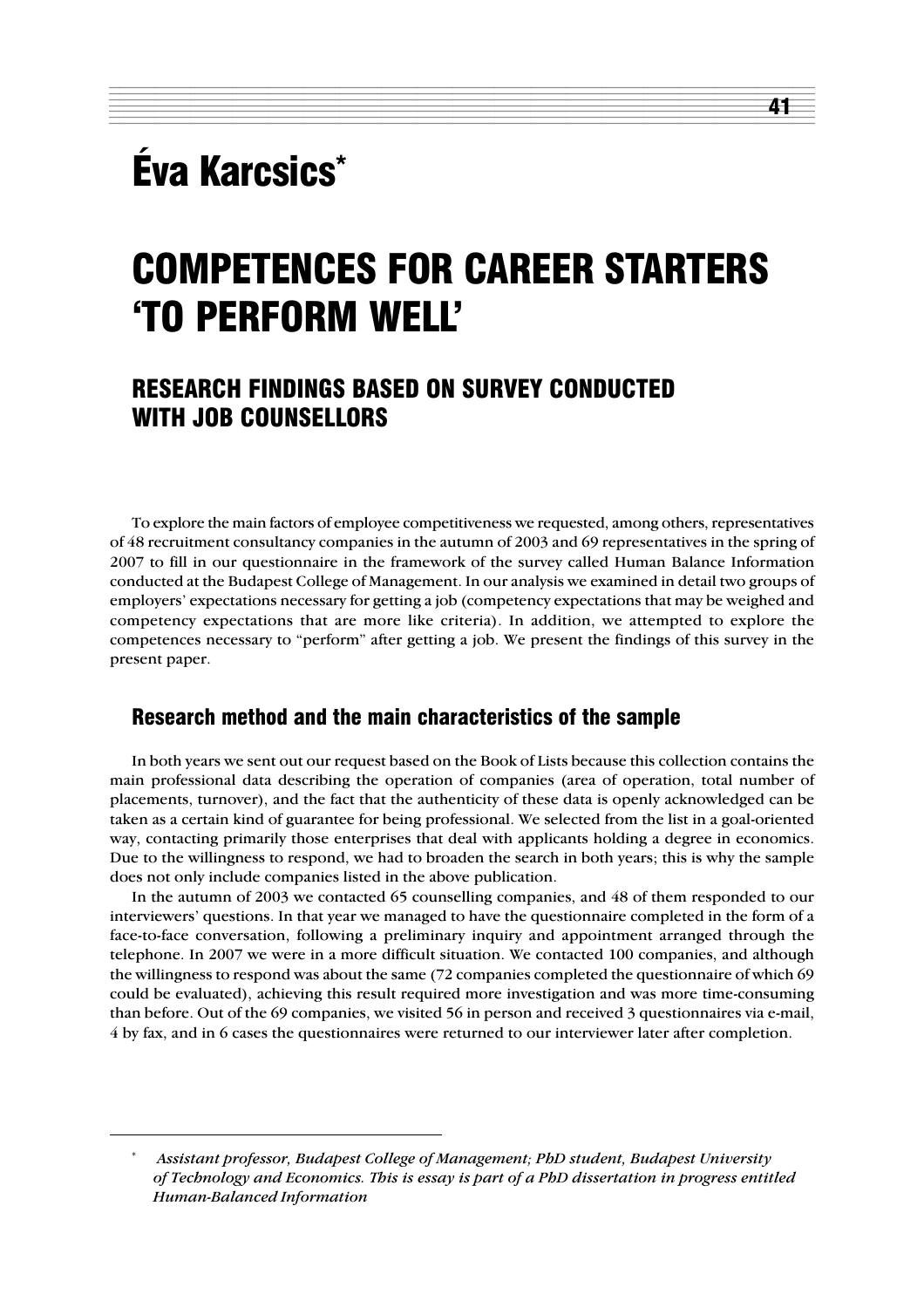### Competences for performing well

42

In both years, we asked the counsellors *what explicit or implicit factors they consider most important for a new graduate to perform well after getting a job, based on their own experience and the feedback received from their business partners and clients*.

12345678901234567890123456789012123456789012345678901234567890121234567890123456789012345678901212345678901234567890123 12345678901234567890123456789012123456789012345678901234567890121234567890123456789012345678901212345678901234567890123 1 de encora de la constructiva de la constructiva de la constructiva de la constructiva de la constructiva de

Even formulating this question was not easy. First, we had to reflect on what "performing well" means. Can we ask the question this way? When selecting the candidates, the counsellor tries to find the right person for a specific job. The applicant s/he will find potentially suitable is the one possessing the necessary skills and competences (including knowledge). Therefore, if an applicant is said to be "suitable", the counsellors actually predict and presuppose that s/he will perform well. *Performing well is evidence of suitability, meaning that the person is practically suitable: considering the quantity and quality of his/her work, its efficiency, his/her commitment and relationship with colleagues/superiors, selfsufficiency and creativity; that is, in terms of "person-job-fit" (Semmer – Schallberger, 1996) , s/he has actually met the requirements for the job.*

"Performing well" is a consequence of the events and happenings taking place after starting a job. The question may arise here whether counsellors are competent in judging this issue? The counsellor's job is to look for and select candidates, and the formal relationship ends after the company employs the applicant. The counselling company often undertakes a guarantee for the selected candidate in the search and placement process. If the candidate is not selected for a higher position, the counselling company usually stays in contact with the client with a view to future assignments, and in such a case it is inevitable that they discuss their past experiences. Another argument for the relevance of the counsellor's responses is that they form their opinion relying not only on what they experience at a single company, but they rely on a wider range of experience.

As a result of the survey conducted in 2003, the names and frequencies of the competences mentioned by counsellors can be identified as follows: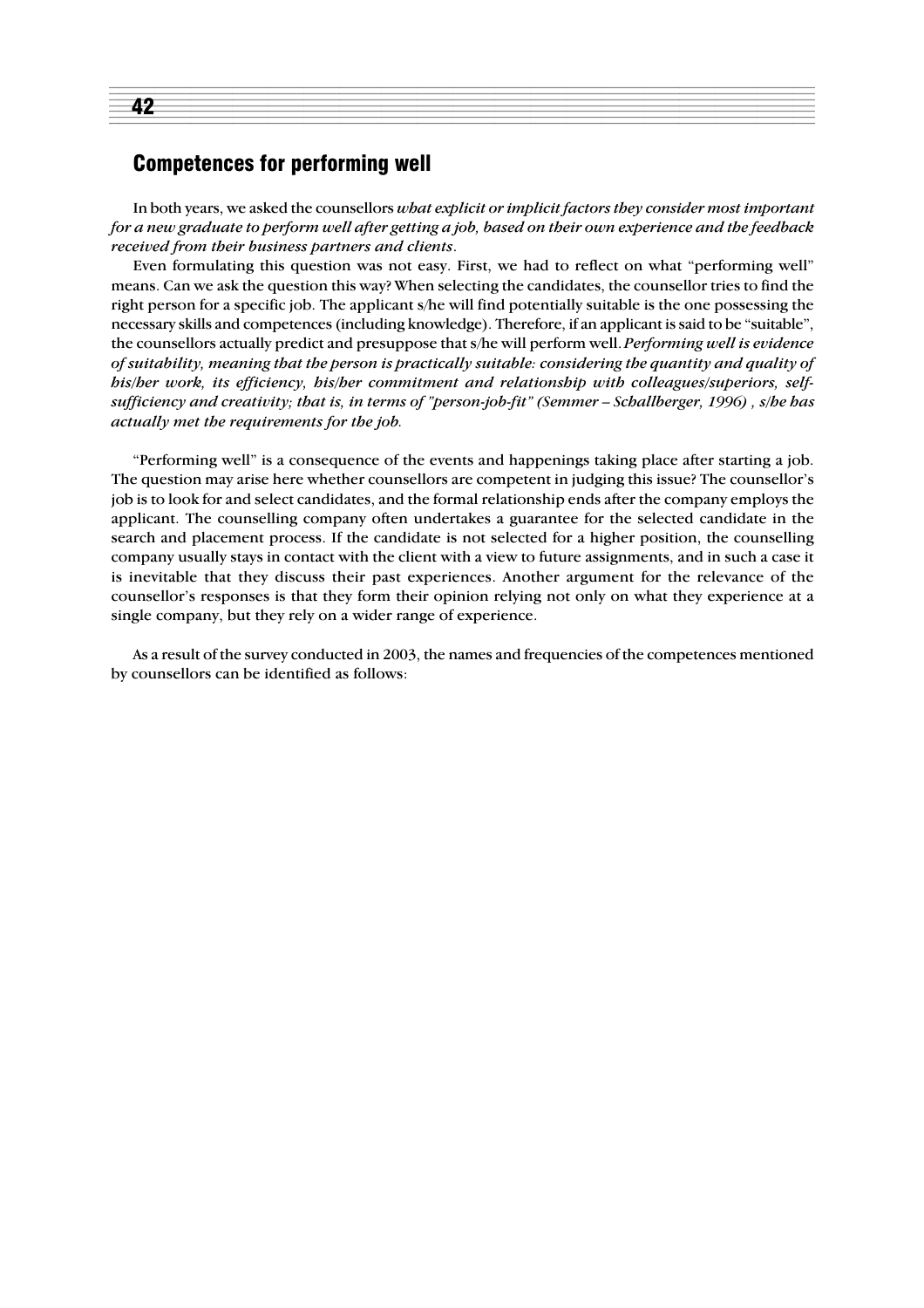| Rank             | Name of competence                                                                             | <b>Number</b><br>of times it<br>was mentioned          | Frequency<br>$\%$ |
|------------------|------------------------------------------------------------------------------------------------|--------------------------------------------------------|-------------------|
|                  |                                                                                                |                                                        |                   |
| 1.               | Adaptability                                                                                   | 16                                                     | 0,33              |
| 2.               | Perseverance                                                                                   | 15                                                     | 0,31              |
| 3.               | Ability, potential to learn                                                                    | 14                                                     | 0,29              |
| $\overline{4}$ . | Flexibility                                                                                    | 11                                                     | 0,23              |
| 5.               | Attitude to work                                                                               | 9                                                      | 0,19              |
| 6.               | Cooperativeness                                                                                | 8                                                      | 0,17              |
| 7.               | Ability to cope with workload, pressure                                                        | $\bf 8$                                                | 0,17              |
| 8.               | Ability to work hard                                                                           | 7                                                      | 0,15              |
| 9.               | Humility, role recognition<br>(is able to accept his/her position in the<br>company hierarchy) | 7                                                      | 0,15              |
| 10.              | Command of language(s)                                                                         | 6                                                      | 0,13              |
| 11.              | Loyalty                                                                                        | 5                                                      | 0,10              |
| 12.              | Reliability                                                                                    | 5                                                      | 0,10              |
| 13.              | Motivation                                                                                     | 5                                                      | 0,10              |
| 14.              | Openness                                                                                       | 5                                                      | 0,10              |
| 15.              | Personality traits                                                                             | 5                                                      | 0,10              |
| 16.              | Accuracy and precision                                                                         | $\overline{4}$                                         | 0,08              |
| 17.              | Consciousness of goalsetting<br>(vision of the future)                                         | $\overline{4}$                                         | 0,08              |
| 18.              | Creativity                                                                                     | $\overline{4}$                                         | 0,08              |
| 19.              | Adaptation of existing professional<br>know-how and knowledge                                  | $\overline{4}$                                         | 0,08              |
| 20.              | <b>Stress resistance</b>                                                                       | $\overline{\mathbf{3}}$                                | 0,06              |
| 21.              | Knowledge                                                                                      | $\overline{\mathbf{z}}$<br>$\mathcal{L}_{\mathcal{L}}$ | 0,06              |
| 22.              | Good communication skills                                                                      | $\overline{\mathbf{3}}$                                | 0,06              |
| 23.              | Good skills for making contact                                                                 | $\mathfrak{Z}$                                         | 0,06              |
| 24.              | Ambition                                                                                       | $\sqrt{2}$                                             | 0,04              |
| 25.              | Dynamism                                                                                       | $\boldsymbol{2}$                                       | 0,04              |
| 26.              | Empathy                                                                                        | $\sqrt{2}$                                             | 0,04              |
| 27.              | Showing interest                                                                               | $\sqrt{2}$                                             | 0,04              |
| 28.              | Helpfulness                                                                                    | $\boldsymbol{2}$                                       | 0,04              |
| 29.              | Willpower                                                                                      | $\sqrt{2}$                                             | 0,04              |
| 30.              | Energetic character                                                                            | $\sqrt{2}$                                             | 0,04              |
| 31.              | Task- and solution-oriented character                                                          | $\boldsymbol{2}$                                       | 0,04              |

 $\overline{a}$  and  $\overline{a}$  and  $\overline{a}$  and  $\overline{a}$  and  $\overline{a}$  and  $\overline{a}$  and  $\overline{a}$  and  $\overline{a}$  and  $\overline{a}$  and  $\overline{a}$  and  $\overline{a}$  and  $\overline{a}$  and  $\overline{a}$  and  $\overline{a}$  and  $\overline{a}$  and  $\overline{a}$  and  $\overline{a}$  and

43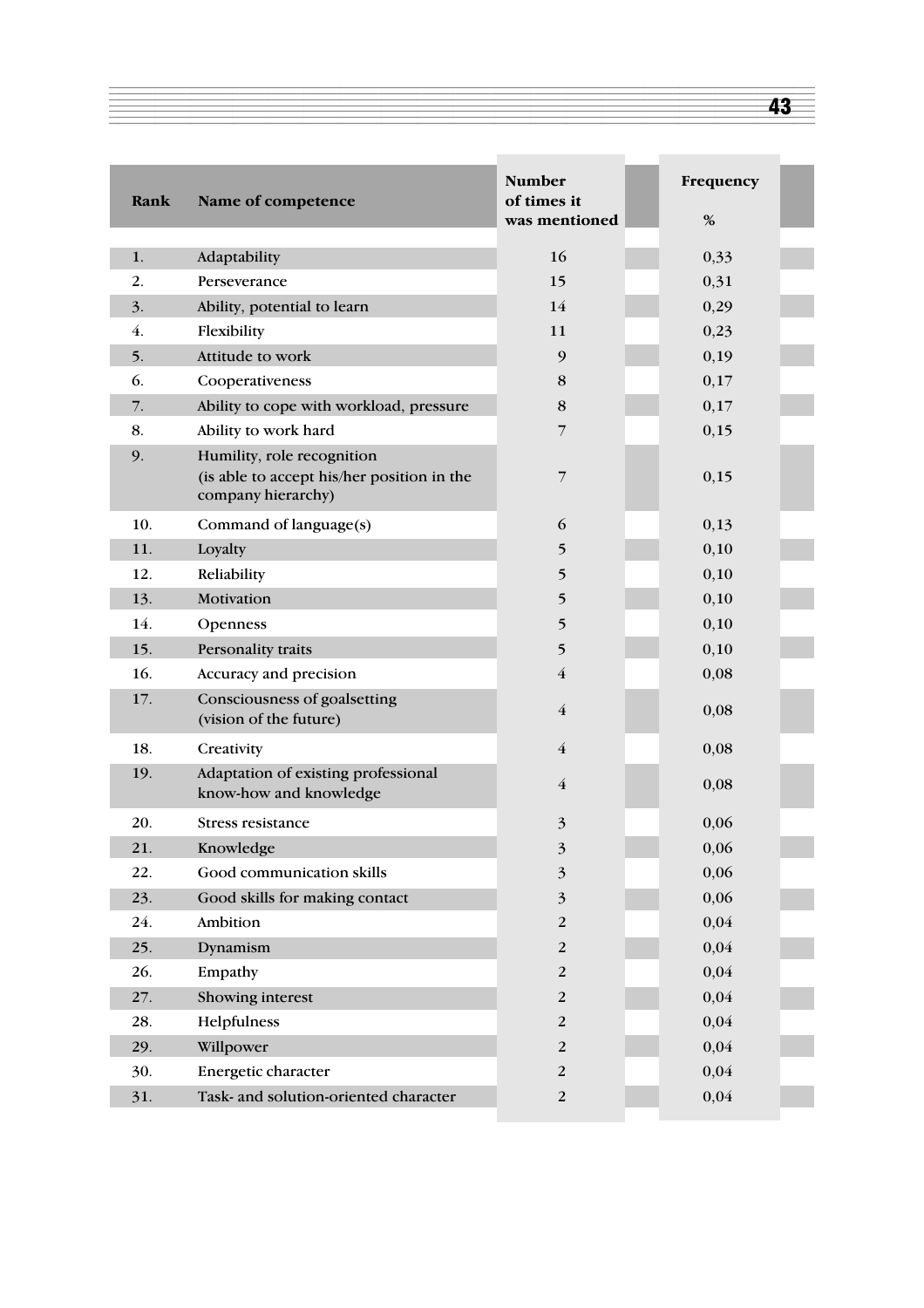| -- |
|----|
|    |
|    |

As a result of the 2007 survey, the names and frequencies of the competences mentioned by the counsellors can be identified as follows:

| Rank | Name of competence                                                    | <b>Number</b><br>of times it | Frequency |
|------|-----------------------------------------------------------------------|------------------------------|-----------|
|      |                                                                       | was mentioned                | %         |
| 1.   | Ability, desire and actions taken to learn                            | 17                           | 0,25      |
| 2.   |                                                                       | 16                           | 0,23      |
| 3.   | Adaptability<br>Perseverance                                          |                              |           |
|      |                                                                       | 13                           | 0,19      |
| 4.   | Attitude to work                                                      | 13                           | 0,19      |
| 5.   | Professional knowledge and making use<br>of this knowledge as a skill | 8                            | 0,12      |
| 6.   | Cooperativeness                                                       | $\overline{7}$               | 0,10      |
| 7.   | Knowledge                                                             | 7                            | 0,10      |
| 8.   | Openness                                                              | 6                            | 0,09      |
| 9.   | Accuracy and precision - should<br>respect deadlines                  | 6                            | 0,09      |
| 10.  | Can be integrated into the corporation,<br>corporate culture          | 6                            | 0,09      |
| 11.  | Ability to work hard                                                  | 6                            | 0,09      |
| 12.  | Ability to cope with workload                                         | 6                            | 0,09      |
| 13.  | Good skills to make and maintain contacts                             | 5                            | 0,07      |
| 14.  | Creativity                                                            | 5                            | 0,07      |
| 15.  | Maintaining a high level of motivation,<br>self-motivation            | 5                            | 0,07      |
| 16.  | Flexibility                                                           | 5                            | 0,07      |
| 17.  | Humility                                                              | 5                            | 0,07      |
| 18.  | Personality traits                                                    | $\overline{4}$               | 0,06      |
| 19.  | <b>Firmness</b>                                                       | 3                            | 0,04      |
| 20.  | <b>Communication skills</b>                                           | 3                            | 0,04      |
| 21.  | Reliability                                                           | $\overline{\mathbf{3}}$      | 0,04      |
| 22.  | Being proactive                                                       | 3                            | 0,04      |

Three and a half years passed between the two surveys. All in all we can establish that the important factors necessary for "performing well" were fairly similar in both years, with some – occasionally greater – variance in their rank order. It is instructive that while respondents mentioned altogether 64 factors on the first occasion, this number was as high as 91 in 2007. There were very few new factors in the second case; instead, respondents unfolded the components of earlier categories and competences and defined their experiences in a more accurate way. The reason for a more detailed list may also be that expectations have become more company-specific and the counsellors are better prepared professionally. Since the respondents' opinion showed considerable variance, frequency by itself does not show precisely how the factors evolve. Therefore, we also monitor rank order in our analysis.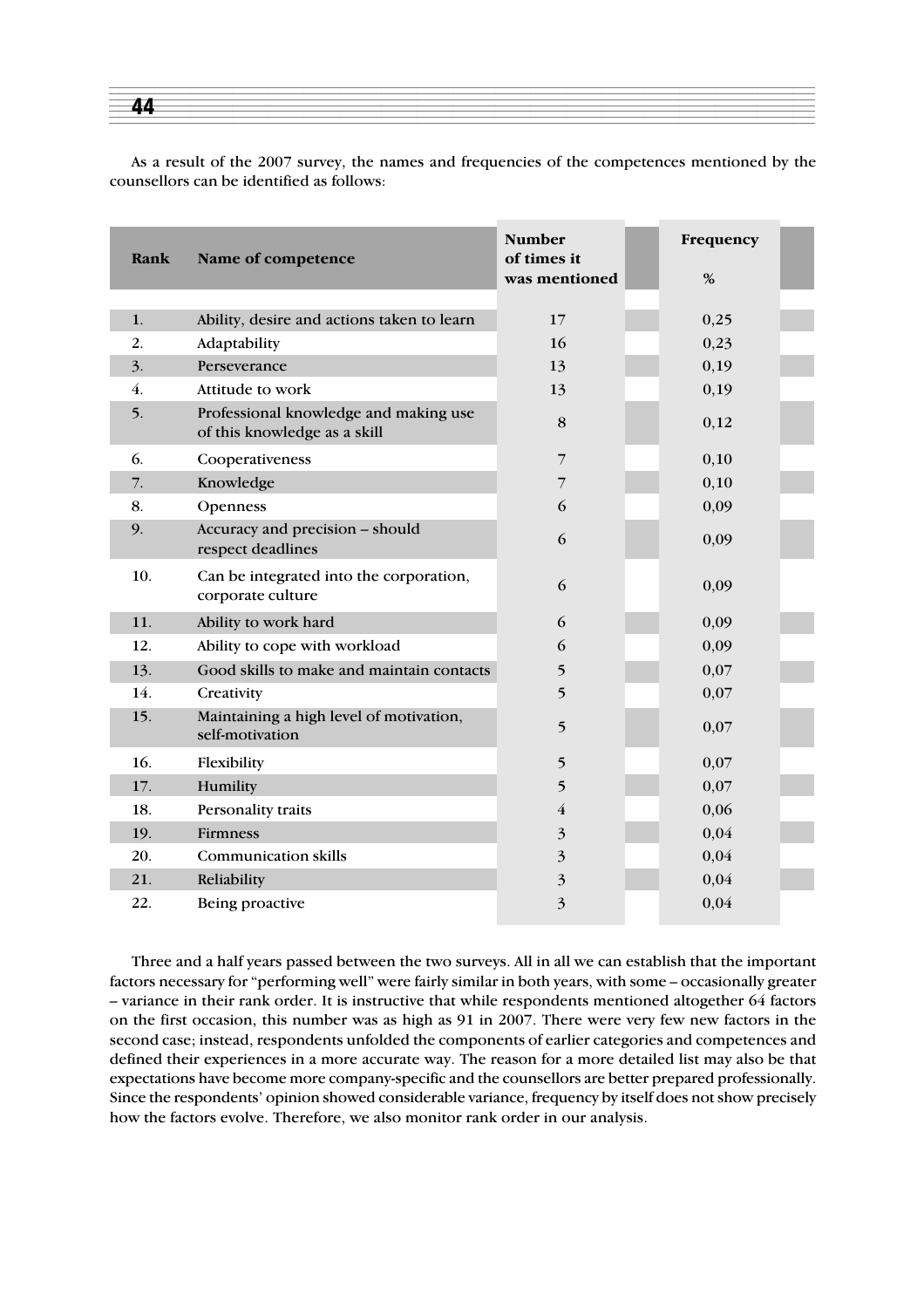"Adaptability" was in a pre-eminent position in both years. Adaptation is part of socialization at the workplace, in the course of which the individual integrates into the organization. According to Morrison (1993), successful socialization in the workplace has four steps:

- 1. Receiving training for the job
- 2. Achieving role clarity
- 3. Adapting to corporate culture
- 4. Social and organizational integration

In Feldman's model of organisational integration, preliminary socialization is followed by adaptation, in the course of which the individual is introduced to the job, s/he establishes his/her formal and informal network of relationships, and his/her own role and the roles of others are clarified.

In the process of organizational socialisation the individual acquires the organizational knowledge necessary for his/her scope of activities, gets to know and identifies with corporate culture (understands and accepts organisational values, norms and beliefs), which then results in a mutual satisfaction of employer and employee.

The first days at work are an especially important and decisive experience for young career starters. If it is their first full-time job, they have to face a twofold problem: on the one hand, they have to experience the process for the first time in the course of which they make themselves accepted in the organisation, and on the other, they have to recognise their role in the organisation, tackle a real professional task, etc. for the first time. Therefore, supporting their integration has to be an important issue among the human resources management activities of the organisation.

| Name of competence                                                                          | Rank in<br>2003 | Frequency<br>in percents<br>2003 | Rank in<br>2007 | Frequency in<br>percents 2007 |  |
|---------------------------------------------------------------------------------------------|-----------------|----------------------------------|-----------------|-------------------------------|--|
| Ability, willingness,<br>desire, actions taken to<br>learn                                  | $\overline{3}$  | 29                               | $\mathbf{1}$    | 25                            |  |
| Attitude to work                                                                            | 5               | 19                               | $\overline{4}$  | 19                            |  |
| Adaptation of existing<br>professional know-how<br>and knowledge and<br>using it as a skill | 19              | 8                                | 5               | 12                            |  |
| Knowledge                                                                                   | 21              | 6                                | $\overline{7}$  | 10                            |  |
| Openness                                                                                    | 14              | 10                               | 8               | 9                             |  |
| Accuracy, precision                                                                         | 16              | 8                                | 9               | 9                             |  |
| Ability to work hard                                                                        | 8               | 15                               | 11              | 9                             |  |

The table below shows the factors that had a higher frequency value and/or higher rank in the 2007 list than in the previous survey: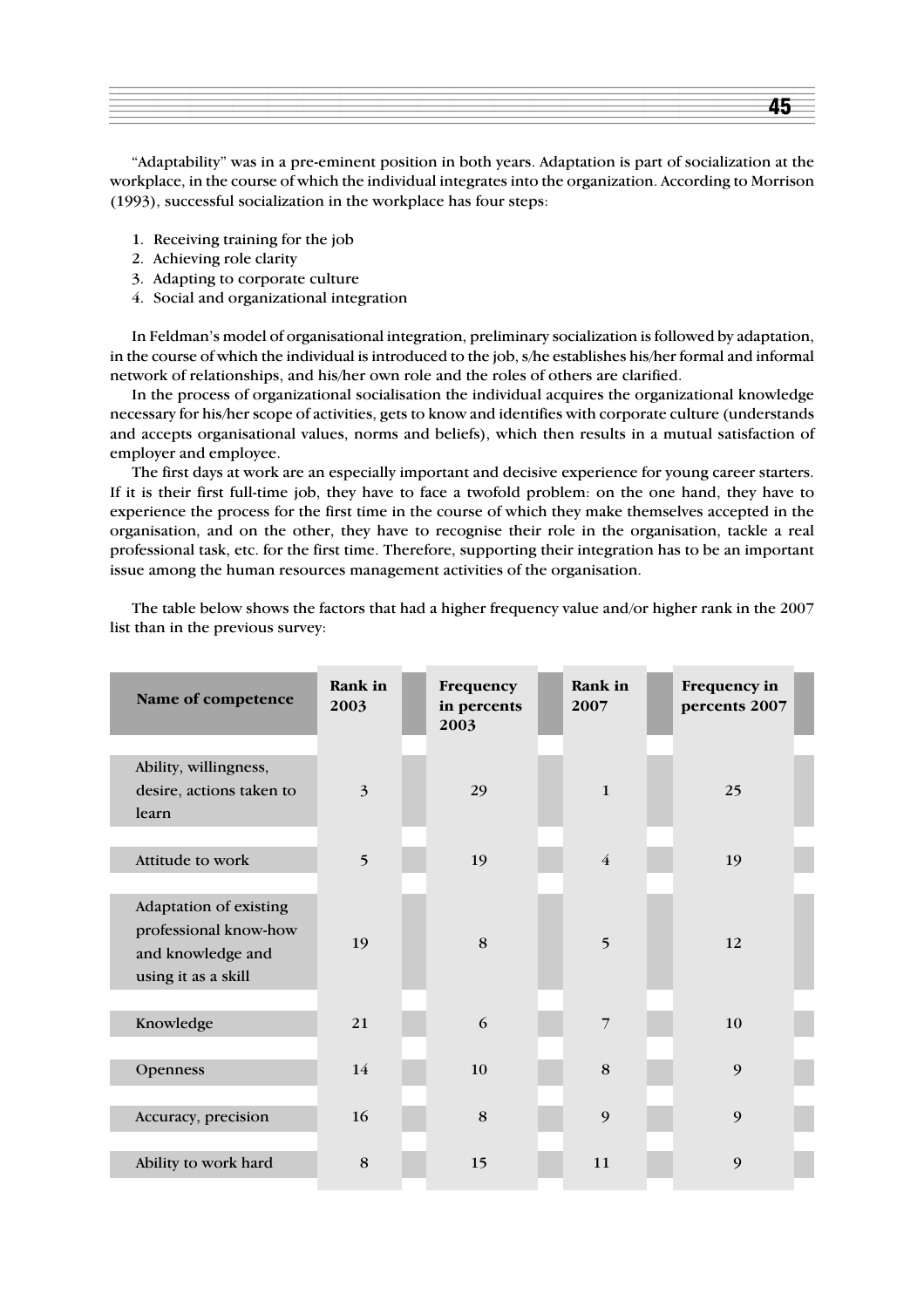| . . |
|-----|
|     |
|     |
|     |

Grouping the individual factors was not an easy task. Problematic groups include "learning ability", "ability to develop" and "determination to learn", "desire to learn", "actions taken in order to learn", "willingness to learn." Obviously these groups can be divided into several subgroups: on the one hand they contain a skills expectation. By skills we mean meeting the physiological and psychological conditions necessary for accomplishing the intellectual or physical tasks the employee is expected to tackle – in this specific case, this is the ability to develop and learn. On the other hand, however, it has been pointed out that skills themselves are not sufficient, they have to be exploited, made use of; in other words, these skills should become manifest in specific results. "Learning ability" and "ability to develop" can also be associated with "flexibility", as the employee has to adapt to a changing environment and, as a result, s/he has to revive and develop. This is why we do not consider the decrease in the value of the "flexibility" factor in the second survey as significant. "Learning ability" and "ability to develop" could be put into the category of "willpower", for what is the value of a skill if the individual does no seek to utilise it? In the end, despite the differences in composition, we have created, in both surveys, one single group for all factors in connection with learning, keeping in mind the importance of the individual and organisational effectiveness achieved.

"Persevarence" is the will power of a person's character, "that expresses the hardness necessary for accomplishing activities."2 Despite its decreasing frequency of mention and its lower rank in the list, it is still deemed as one of the most important factors of performing well at a workplace; it proved to be a key factor in both surveys.

Although the frequency value of "attitude to work" is lower in 2007 than in 2003, it has a higher rank in the list of the total number of references to it. We have to add here that in 2007 counsellors formulated this expectation in a more detailed way: s/he should "want to work", "like to work" and "be at his / her workplace". We think that some of these references are related to the appearance of volitional factors already indicated in connection with the ability to learn that was analysed above.

When studying the list of the factors which "shoot ahead", we can conclude that general and professional knowledge, the ability to make use of one's knowledge as a skill, and accurate, precise work constantly become more and more appreciated. The importance of the need for effective and high-quality work is emphasized by the following "isolated" responses, which were given in 2007: "intelligence", "rapid thinking", "logical thinking", "good comprehension" and "structured thinking".

| Name of competence               | Rank in<br>2003 | Frequency<br>in percents<br>2003 | Rank in<br>2007 | Frequency in<br>percents 2007 |  |
|----------------------------------|-----------------|----------------------------------|-----------------|-------------------------------|--|
|                                  |                 |                                  |                 |                               |  |
| Ability to cope with<br>workload | $\overline{7}$  | 17                               | 12              | 7                             |  |
| Flexibility                      | $\overline{4}$  | 23                               | 16              | $\overline{7}$                |  |
| Personality traits               | 15              | 10                               | 18              | $\overline{4}$                |  |
| Humility, role<br>recognition    | 9               | 15                               | 17              | 6                             |  |
| Loyalty                          | 11              | 10                               | 33              | $\mathbf{1}$                  |  |
| Reliability                      | 12              | 10                               | 21              | $\overline{4}$                |  |
| Command of language(s)           | 10              | 13                               | 81              | $\mathbf{1}$                  |  |

The elements with the same content in both years but with decreasing frequency, a lower rank is put into a separate group:

*<sup>2</sup> Definition of the Big Five Questionnaire (BFQ)*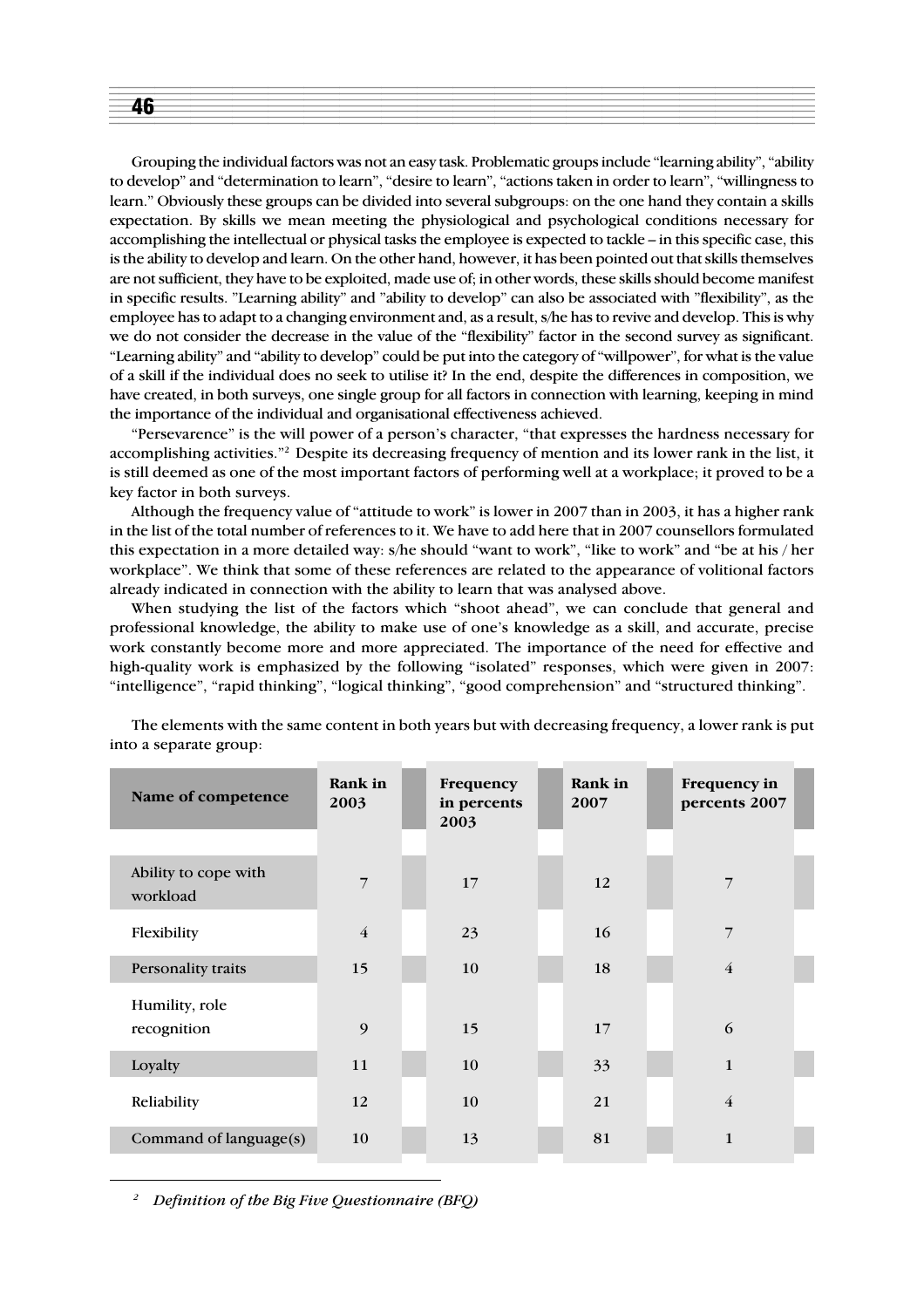The decreasing significance of some of these competences might be due to a greater difficulty in finding a job, and understanding the consequences of this difficulty that derives from increasingly stronger marketing and communication in the labour market may perhaps assist career starters to better position themselves in the job market and appreciate their workplace more highly. The factor of language knowledge was mentioned in 2007 by one respondent, saying "s/he should really speak a foreign language". Three and a half years elapsed between the two surveys, and a new generation of high school students graduated in between, which is enough time for counsellors to be able to pick from a sufficient number of young people speaking foreign languages well, without having to make a compromise when it comes to the knowledge of languages. I believe it is quite likely that counsellors now pay much more attention and check this criterion more thoroughly during the selection process.

We did not put further items into the category of "character traits" in either survey, even though we could have. Therefore, the decreasing tendency is just a semblance in this case; in fact, certain personality traits become separated from this general category and begin a life of their own.

The need for the "cooperation skills" is still important, but respondents did not give as clear-cut answers in 2007 as in 2003: they unfolded the various dimensions of cooperation and mentioned the following factors in their answers: "appropriate cooperation with his/her superior", "ability to work in teams", "paying attention to colleagues".

The importance of "motivation" slightly decreased (from 10 percent to 7 percent), but there was emphasis on a different aspect of its definition. Employees may also be motivated by external factors (incentives); the change of emphasis shows a growing need for internal motivation, in 2007 there were several respondents emphasising the importance of employees' self-motivation.

"Being proactive", "being innovative", "having the courage to ask", "being able to express an opinion in a sophisticated manner" first appeared in the responses in 2007 and refer to the importance of the individual's activity within the corporation (the first two appeared in the 2003 survey in the summary of competences necessary to get a job).

"Integration into the organisation" was not among the 2003 factors, but in 2007 it was already one of the six most important factors. It seems almost unbelievable that a few years ago this factor was not on the list, although, if nothing else, the current trends in corporate culture should have made it important. It would perhaps be an exaggeration to say that while earlier counsellors regarded the candidate as an individual and concentrated "only" on "performing the tasks within his/her scope of activities", today they position candidates in a system of relationships and examine them in their potential new workplace (person-organization-fit). (Semmer – Schallberger, 1996). In any case, this possible statement is strengthened by the fact that in 2003 there was no answer like this given to in the questionnaire when asking about the factors necessary for getting a job.

#### **Summary**

As a result of a detailed analysis of the counsellors' answers it can be established that adaptability, the ability and willingness to learn are absolutely necessary for the individual to perform well at his/her workplace. The factors defining the efficiency and quality of work become increasingly important among the factors that help perform well. The factors of personality traits related to willpower and characteristics that express and accomplish the utilisation of skills become more and more appreciated.

The survey also showed that nowadays individuals are increasingly less able to achieve success on their own; therefore, when examining candidates, integration into the organisation has to be checked, in addition to monitoring how they would perform within their scope of activities.

All organisations wish to have dedicated, productive employees. The first step towards achieving this goal is to consciously plan programmes that assist the integration of employees into the organisation, and organisations have to attach special importance to dealing with career starters in this process.